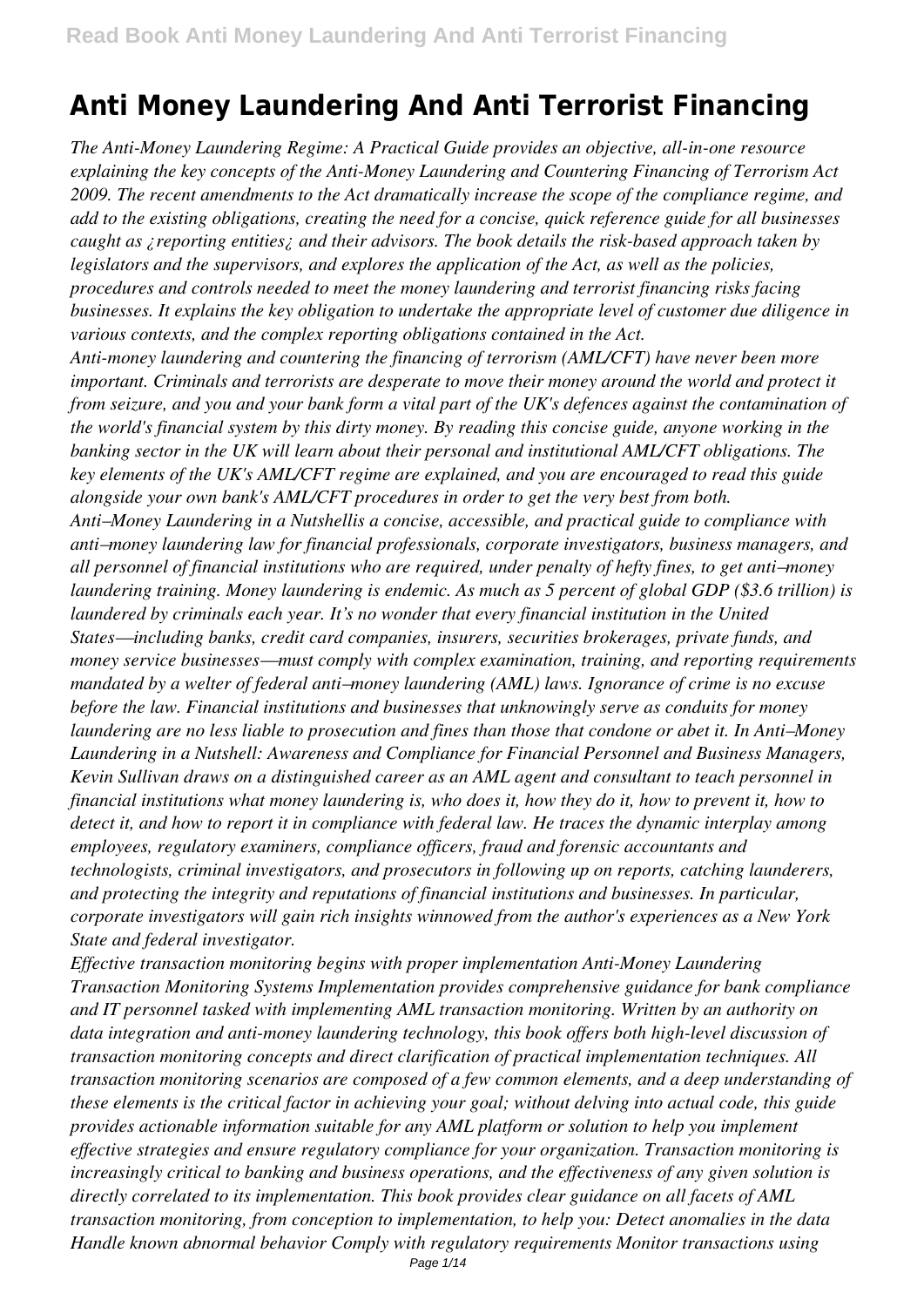*various techniques Regulators all over the world are requiring banks and other companies to institute automated systems that combat money laundering. With many variables at play on both the transaction side and the solution side of the equation, a solid understanding of AML technology and its implementation is the most critical factor in successful detection. Anti-Money Laundering Transaction Monitoring Systems Implementation is an invaluable resource for those tasked with putting these systems in place, providing clear discussion and practical implementation guidance. Finding Anomalies*

*Implementation of Anti-Money Laundering Information Systems International Law and Practice*

*Reform Needed?*

*Strengthening Canada's Anti-money Laundering and Anti-terrorist Financing Regime Showcasing Australia*

*Anti-Money Laundering*

This Handbook is a must for all AML compliance professionals!Like other AML texts written by Bob Walsh, this is a practical, quick-reference guide with specific information geared for AML professionals. This book addresses transaction monitoring as compiled by Bob Walsh from his decades of experience working with some of the largest banks in the world, FBI Special Agents, the Federal Reserve Bank, and leading AML/KYC consulting agencies.This text focuses heavily on transaction monitoring since that is the area of AML compliance where most regulated companies encounter the greatest exposures, complexities and challenges. The following subjects are covered:\* Currency transaction reporting (CTR) processing;\* Structuring of transactions;\* Foreign Corrupt Practices Act requirements;\* Office of Foreign Assets Control (OFAC) requirements;\* Correspondent relationships;\* Wire transactions;\* "Red-flag" suspicious transactions;\* Transaction monitoring practices;\* Due-diligence research; and,\* SARs processing.

This AML Compliance Handbook is a must for all AML professionals!It has been prepared with clear, specific information to serve as a practical, quick-reference guide for regulated companies and their staff whose responsibilities involve compliance in this vital area.The following subject areas comprise the essential components of a sound, well-rounded AML compliance program.\* AML regulatory compliance requirements;\* "Know-your-customer" (KYC) procedures;\* Currency transaction reporting (CTR) processing;\* Structuring of transactions;\* Foreign Corrupt Practices Act (FCPA)\* Office of Foreign Assets Control (OFAC);\* Correspondent relationships;\* Wire transactions;\* "Red-flag" suspicious transactions;\* Transaction monitoring practices;\* Due-diligence research;\* SARs processing; \* Terrorist organizations; \* AML/KYC technical training;\* Case studies; and,\* AML/KYC acronyms.The information presented by Bob Walsh has been compiled from decades of indepth, hands-on experience in the field of Anti-money Laundering. This includes working with some of the largest domestic and international banks, AML/KYC consulting agencies, Federal Bureau of Investigation, and the Federal Reserve Bank of New York in addressing major AML/KYC cases.

In this study, the general situation of money laundering and financing of terrorism is discussed. In addition, the followings are overviewed: financial sector, DNFBP sector, commercial laws and mechanisms governing legal persons, and strategy to prevent money laundering and terrorist financing. A legal framework and criminalization of financing of terrorism are also given. Confiscation, freezing, and seizing are explained under the legal Page 2/14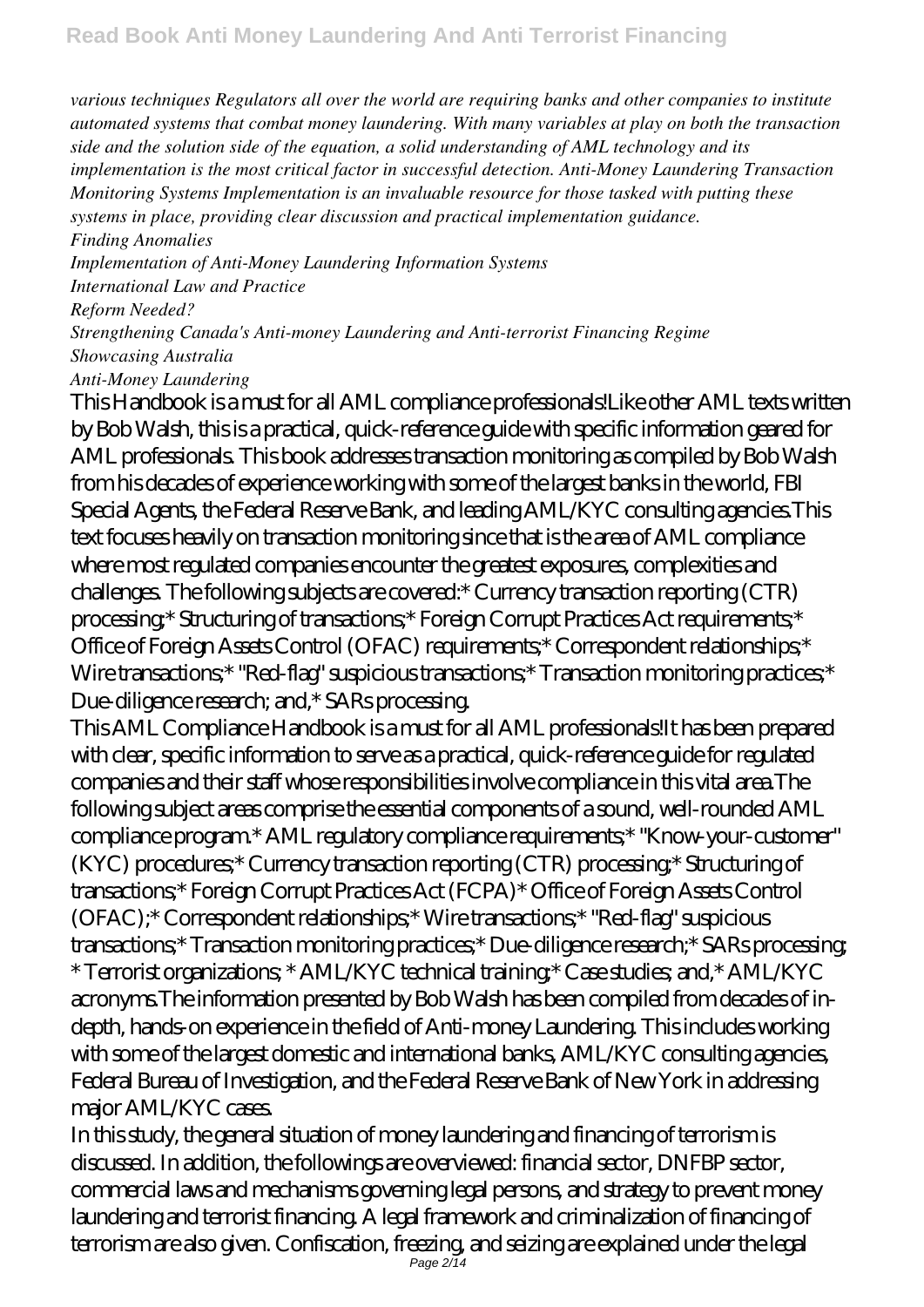framework. Various preventive measures used are also discussed in this paper. Financial institution secrecy and confidentiality are also outlined.

This Technical Note evaluates the state of Anti-Money Laundering and Combating the Financing of Terrorism in Liechtenstein. Liechtenstein has made significant steps and achieved considerable progress since the last mutual evaluation, particularly in bringing its legal framework more closely in line with the Financial Action Task Force recommendations, consolidating an overall robust institutional framework for combating money laundering and terrorist financing and moving toward greater transparency. Domestic cooperation is robust, and key stakeholders enjoy the trust of the financial and nonfinancial sectors. However, effective implementation is uneven and not always optimal. Liechtenstein's proactive use of the in rem regime of confiscation of criminal proceeds has proven to be quite effective.

A Practical Guide to Reducing Organizational Risk

A Practical Guide

Anti-Money Laundering in a Nutshell

ACAMS Association of Certified Anti-Money Laundering Specialists Exam Practice Questions And Dumps by CAMS

A Guide for the Non-Executive Director (Guernsey Edition)

The Anti-Money Laundering Regime

Anti-Money Laundering Compliance and the Legal Profession

**The Maldives has taken steps to lay down the foundations of an antimoney laundering and counterterrorist financing (AML/CFT) framework. This report summarizes the AML/CFT measures that were in place in the Maldives at the time of the onsite visit (October 17–28, 2010) and shortly thereafter. The report describes and analyzes these measures and offers recommendations on how to strengthen certain aspects of the AML/CFT system. It also assesses the Maldives' level of compliance with the Recommendations of the Financial Action Task Force (FATF).**

**This book is intended for compliance professionals, IT professionals, and business stakeholders who are working on anti-money laundering (AML) or financial crime risk management information systems implementation. This book focuses on the AML information systems technical implementation, especially the implementation/project planning, and current state, future state, gap analysis, as well some technical solutions and practical approaches. Most topics discussed in this book are for banks in the United States and Canada, but the principles and frameworks mentioned in the book could also be utilized in AML information systems implementations for insurance companies, asset/investment management firms, and securities dealers/brokers in North America or other jurisdictions even though different type financial institutions have different AML regulatory requirements in different jurisdictions.**

**This book is aimed at non-executive directors of Guernsey firms covered by the Criminal Justice (Proceeds of Crime) Regulations, either for financial services businesses or for legal professionals, accountants and estate agents. These Regulations place requirements on such firms to put in place policies and procedures to prevent and forestall money laundering and terrorist financing - and hold the directors of those firms responsible for ensuring that this is done to the required standard. It is essential that every director whether executive or non-executive - is aware of the heightened requirements of Guernsey's AML/CFT regime, and of his specific responsibilities under the four tenets of** Page 3/14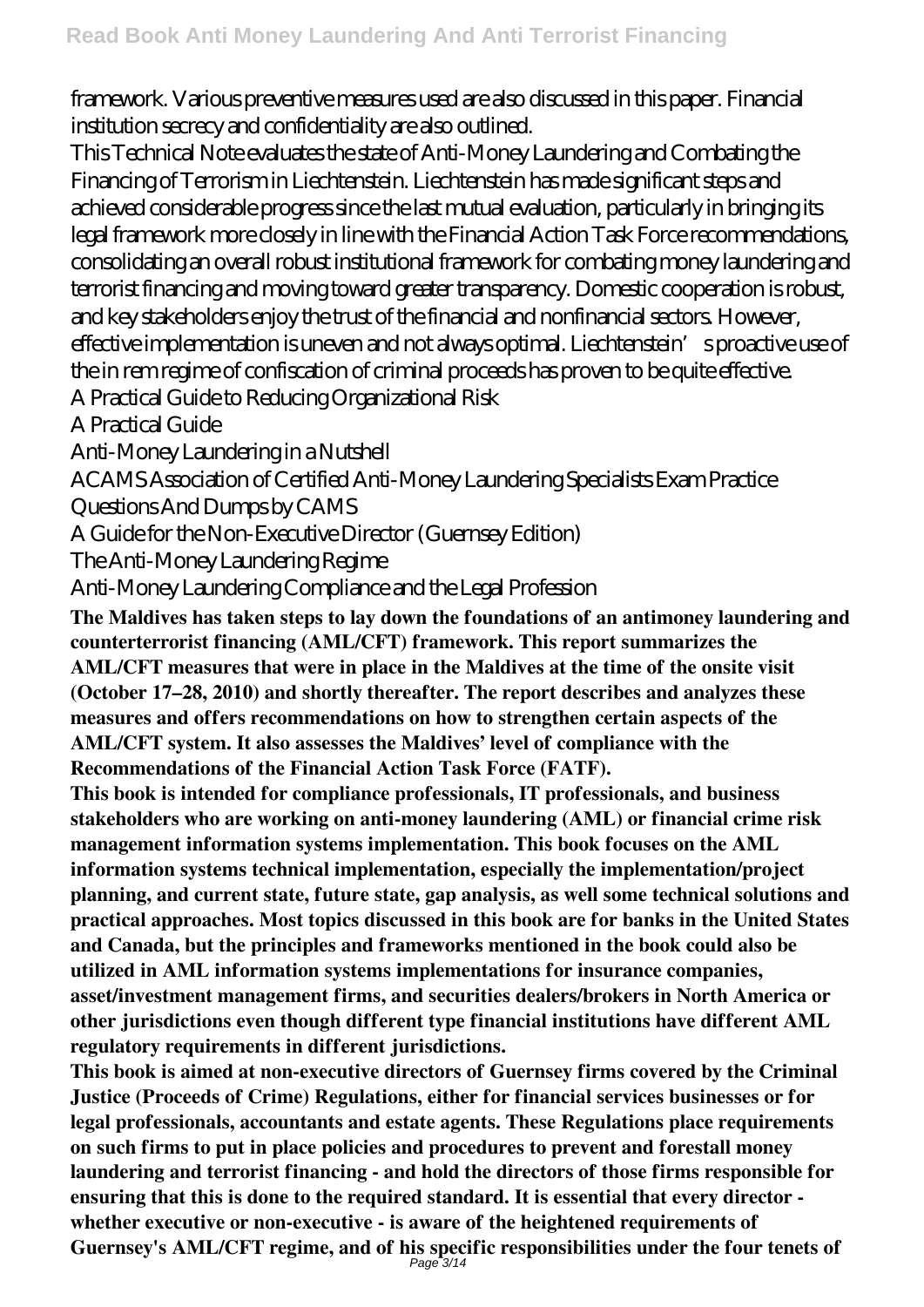**that regime: customer due diligence, record-keeping, internal reporting, and staff training. In response to a series of notorious financial frauds over the last few years, accounting professionals and academics have increased their efforts to identify methods to accurately assess the risk of white-collar financial crimes. However, recent financial crimes research as well as international standards have assessed overall crime risk without considering how white -collar workers perpetrate these crimes. However, recent financial crimes research as well as international standards have assessed overall crime risk without considering how white-collar workers perpetrate these crimes. Without an adequate understanding of the perpetration and concealment processes, designing effective procedures to assess these crimes will be difficult, as will ascertaining if any of the predicate offenses/financial crimes in question involved money laundering or terrorism financing (ML/TF). This objective of this dissertation is to investigate state-of-the-art approaches to anti-money laundering and anti-terrorism financing (AML/ATF) and concealment processes by analyzing factors related to ethical compliance. To improve the efficiency and effectiveness of AML/ATF, the dissertation integrates patterns of ML/TF schemes covered in the literature to develop a novel solution for an AML/ATF framework. This solution utilizes an anomaly detection approach based on artificial intelligence. The dissertation employs multiple methodologies. The first methodology section is a systematic literature review of existing studies on AML and ATF. First, based on specified criteria, it identifies articles from the period 2002-2018. A detailed citation-based analysis is conducted on articles from higher-ranked databases. Then, these articles are categorized according to common themes and subjected to comprehensive content analysis. The general findings of this review show deficiencies in the laws, acts, and preventive measures targeting money laundering and terrorism financing. The findings indicate the need for further, timely research in this area, particularly in terms of laws, regulations, and technological issues. In the second methodological section, the dissertation explores, cybercrime from several different perspectives, analyzing the phenomena more deeply by drawing on the more sophisticated technical tools that have emerged. The main objective of this section is to examine the effect of unemployment rates and GDP growth per capita on cyber—attack levels in 10 countries (UAE, USA, India, Netherlands, Belgium, Spain, Canada, Japan, China, and Italy) during the period 2005-2017. Using feasible generalized least squares (FGLS), we provide evidence and insight regarding the reasons for fluctuating attack levels in these countries. These insights can serve as valuable guidance for governments and authorities as they take further steps toward combating and preventing these crimes. In the third section, the dissertation explores several issues related to the financial performance of listed companies in the UAE financial market. Drawing on agency theory and legitimacy theory, it extracts and analyzes four criteria: corporate governance (CG), corporate social responsibility (CSR), sustainability, and leadership. This section utilizes the power mechanism of the analytic hierarchy process (AHP) to analyze information collected via a questionnaire, and compares and prioritizes the elements in the designed AHP model. Our findings demonstrate the importance of CG in improving the overall financial performance of listed UAE companies. In our findings, the weakest emphasis is on outcome- based leadership. This paper makes several important contributions to the literature. First, it responds to the most recent calls from MENA region experts regarding new trends in the financial market. Second, the paper examines the performance of large, listed companies in the UAE financial market to**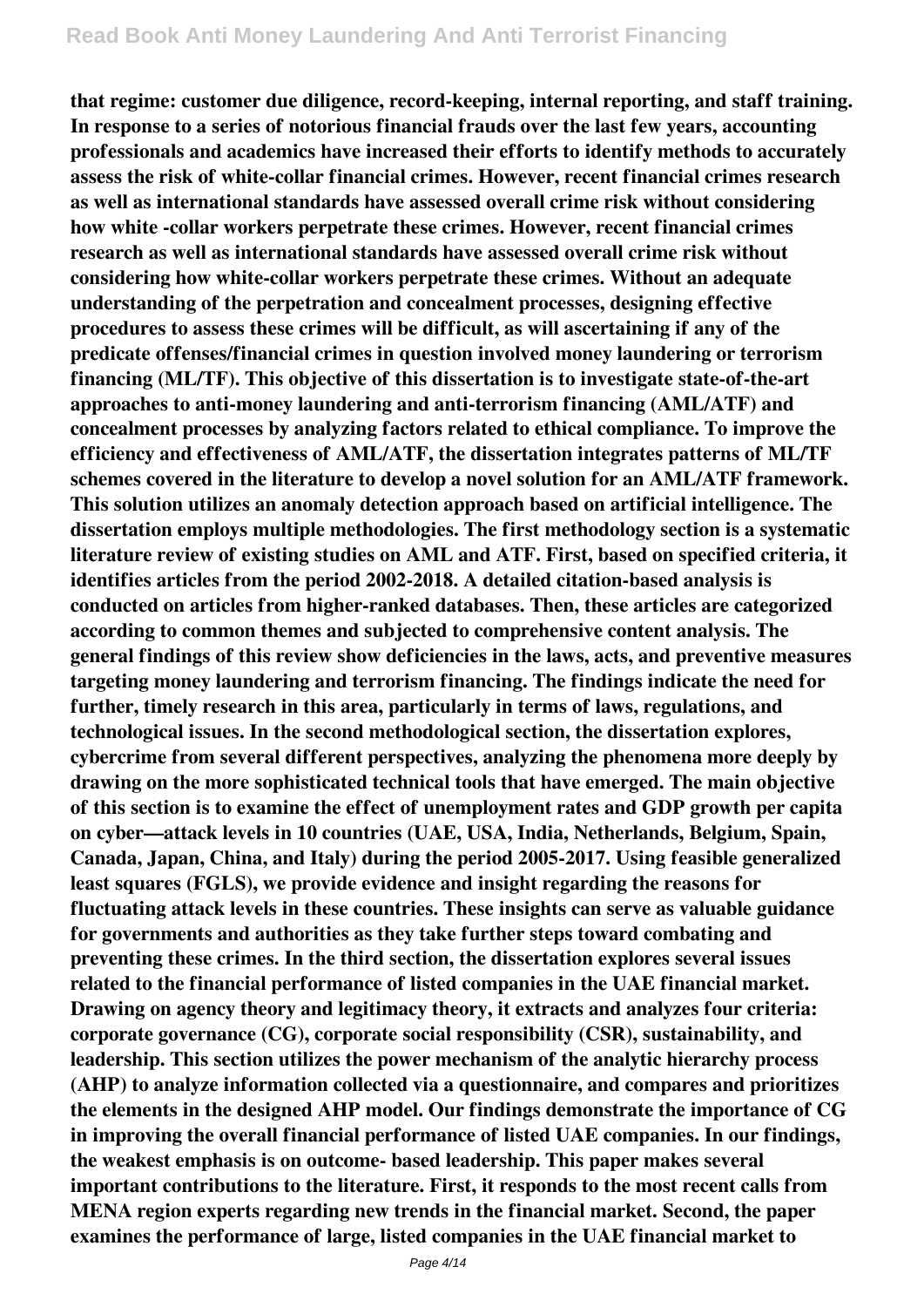**identify approaches for lowering fluctuations in the stock exchange; this is among the first studies to do so. Third, this paper provides new insights for financial authorities, particularly through identifying gaps in corporate practices and in compliance with different financial audits. These insights can help not only with risk mitigation but also with improving listed companies' performance over the long run. Finally, the entire framework is novel, not having ever been developed in previous literature. Our aim is to explore several financial market-related issues that fall under the umbrella of financial ethics and are influenced by CG, CSR, and organizational performance sustainability disclosures. A survey is developed to collect information on ethics-related practices related to CG, CSR, and sustainability in corporations listed in the UAE stock market. Our study findings show a significant impact of CG and CSR on organizational performance. On the other hand, our findings show that sustainability has a neutral effect on performance. These findings can contribute to a guide for regulators to help them properly govern listed corporations, limit share price volatility, and enhance the stability of financial markets, all based on ethical practices. This study also has limitations, in that our sample does not cover all listed corporations. Further analysis should be conducted to better understand factors that affect the UAE stock market and to build a more comprehensive working model. This study may be useful to academics, governments, and authorities who seek to improve the state of financial markets through better legislation and law enforcement. Additionally, this study captures factors related to compliance, and this information may help the Financial Task Force (FATF) to reevaluate recommendations regarding the use of stock markets for money laundering. It may also encourage compliance based on ethical practices rather than technical processes. This paper is an attempt to fully examine the corporate practices governing UAE-listed corporations from an ethical perspective. A Critical Analysis of Systems in Singapore, Switzerland, the UK and the USA Anti-Money Laundering Transaction Monitoring Systems Implementation**

#### **Maldives**

#### **Circumventing Anti-Money Laundering Mechanisms**

### **An Analysis of the Malaysian Anti-money Laundering Laws and Their Impact on Banking Institutions**

#### **Awareness and Compliance for Financial Personnel and Business Managers**

*Financial institutions, as gateways to the financial system, to economic power and possibilities, are one of the major vehicles for money laundering and therefore also represent an important means to prevent this type of crime. The compliance officer symbolises a part of this private investment in anti money laundering (AML) and as a bank employee is responsible for the implementation of governmental objectives, trapped between crime fighting objectives and commercial goals. The duality of the involvement of private partners in the AML complex and the vastness of the system serves as a background for a new book looking at the functioning, values and perceptions of actors within this system. With thorough analysis of original empirical date, Verhage provides a rich and illustrative insight in the world of compliance officers and the sometimes paradoxical AML system that they have to work within.*

*. . . a stimulating look at the hard work done in many specialisms*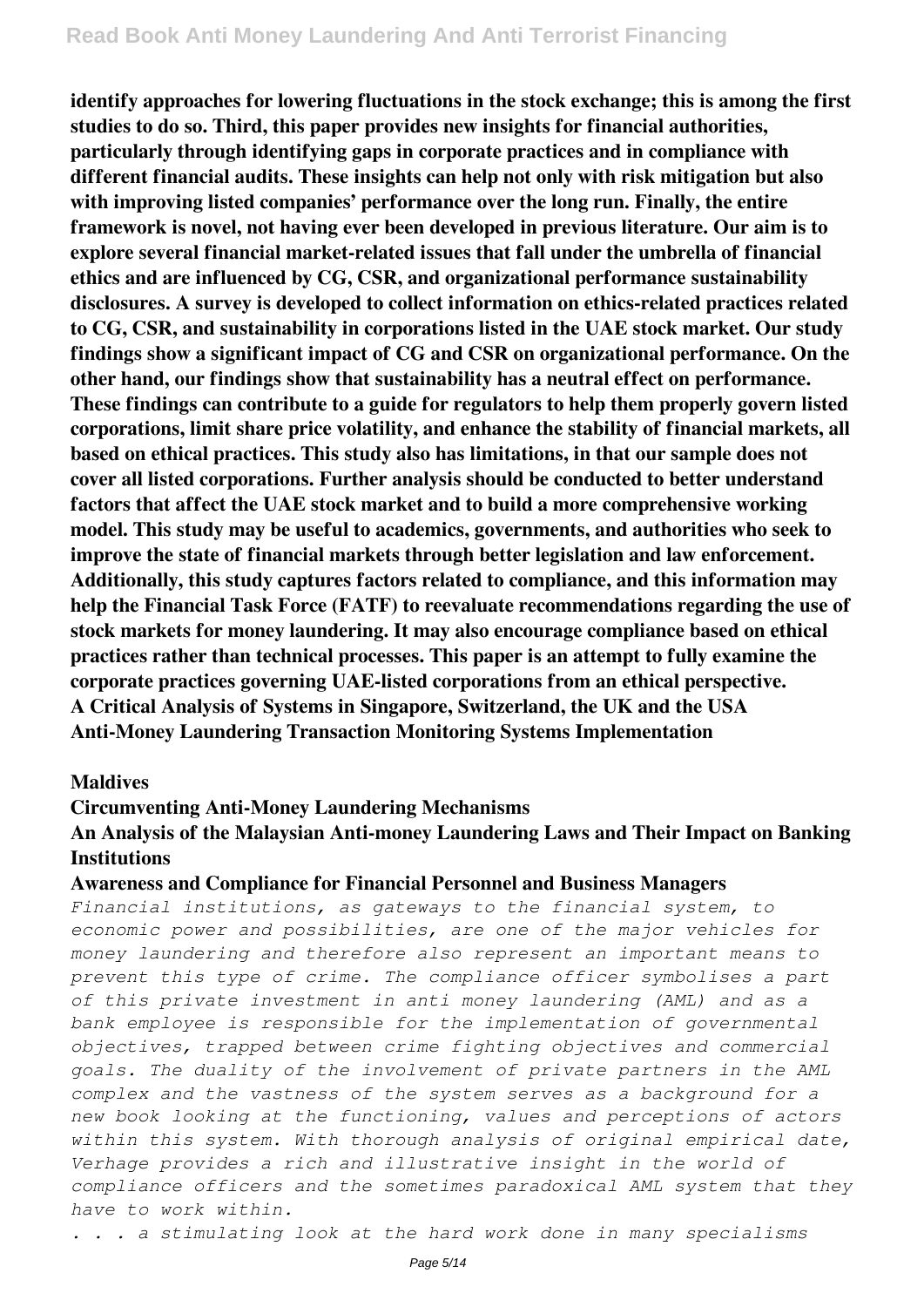*that collectively seek to combat money laundering. Sally Ramage, The Criminal Lawyer While there is much noise about the control of money laundering, there are few whose work is able to rise above the din and in clear notes contribute in a constructive manner to the debate. This work is not only an intelligent discussion of many of the substantive issues relating to the control of money laundering, but a great deal more. Drawing on systems theory and seeing the control of money laundering particularly from the standpoint of technology as complex and integral to the proper and effective operation of financial institutions, the author addresses in a novel and practical way the design and management of risk based compliance. The theory is tested, not only in terms of viable technology, but also in an actual case study involving real issues in a bank. Consequently, those concerned with the formulation of policy, the design of controls and procedures and the implementation of such will find the contribution that this book makes of great significance. Barry Rider, Bryan Cave LLP, UK This book avoids the usual trap of interminably listing AML war stories. Instead Dr. Demetis presents a solid theoretical foundation for AML research and practice. He gives a damning critique of the way socalled technological solutions are used uncritically by some AML professionals, and analyses the risk-based approach, describing its problems and ways of avoiding them. He presents a fascinating in-depth case study of a financial institution, and a short case of a bank using technology to improve its True Positive Rate substantially to 17 per cent. Ian Angell, London School of Economics, UK Dr Demetis makes a great contribution to our understanding of anti-money laundering at both a systems and practical level. [He] writes as someone who not only thinks deeply about these issues but, as the in-depth case examples show, has tried to see how far technology can address some audacious goals. Readers will learn that while risk-based approaches to anti-money laundering have been an interesting regulatory development, practical implementation, despite the hype of technology vendors, is still at a primordial state . Michael Mainelli, Gresham College and Z/YEN Group, UK This insightful book examines the influence of information systems on anti-money laundering (AML). It builds on systems theory in order to develop a coherent theoretical framework that can be used for AML research. By using a case study of a major financial institution in the EU-area, a number of technological influences on AML are deconstructed and are used to examine the role that technology plays within AML. The book provides a systems theoretical description of the effects of technology on AML and offers considerations on the risk-based approach the most important contemporary evolution within regulatory initiatives on AML and terrorism financing. Technology and Anti-Money Laundering will appeal to researchers of financial crime and AML as well as those interested in information systems and systems theory. A number of considerations for practitioners are also discussed, including the risk-based approach and the integration of AML-technology in financial institutions, as well as an important data-mining application. Money Laundering Reporting Officers (MLROs) in financial institutions and*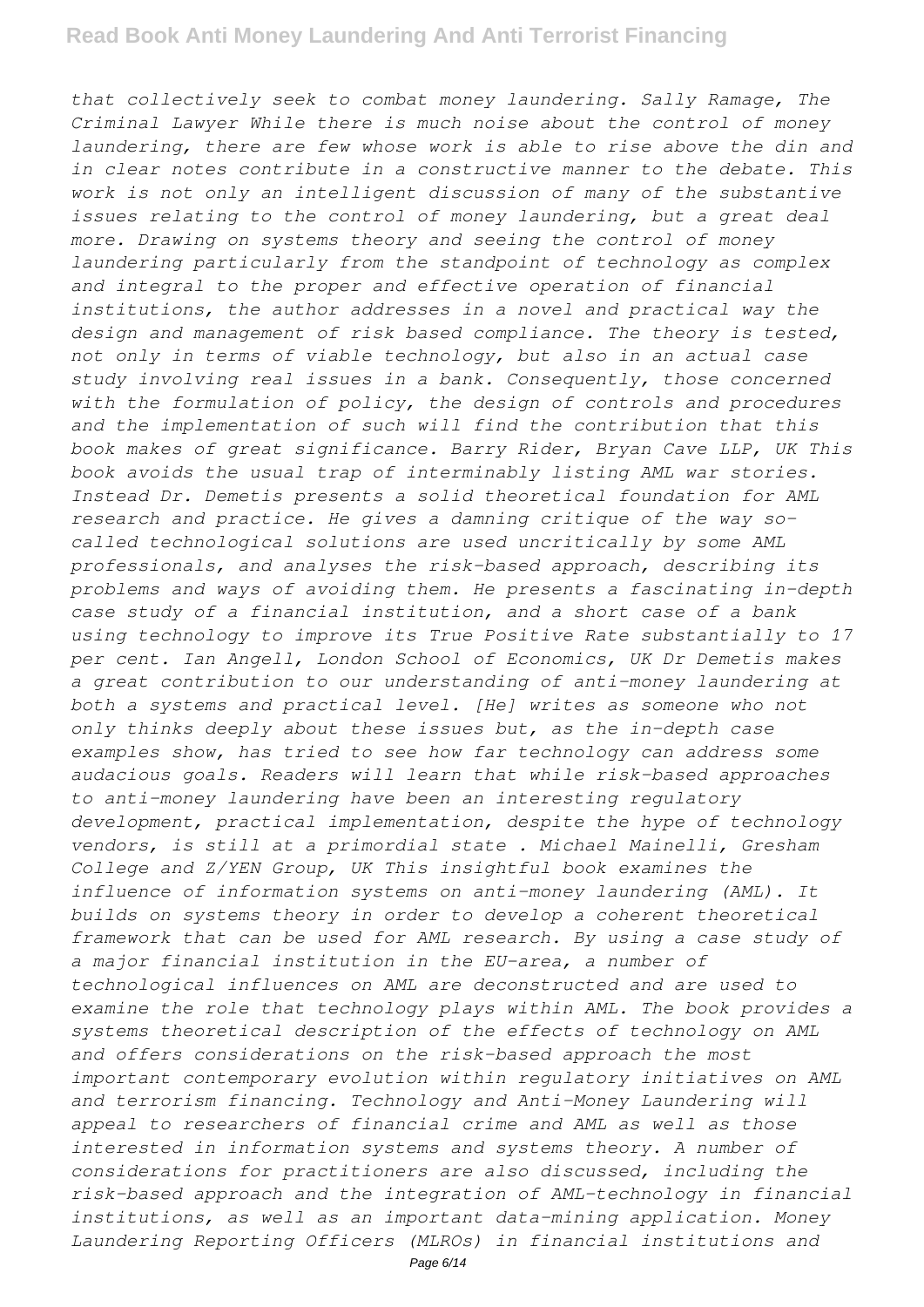*central bankers will also find much of interest in this book. It is estimated that between 2 and 5 per cent of global GDP (over \$3 trillion) is laundered by criminals around the world every year. Once thought to be a problem which only affected banks and the financial services sector, high profile cases, such as the recent leak of the Panama Papers in 2016, have thrust the issue into the public arena, and governments around the world are being forced to put robust systems and controls in place. Anti-Money Laundering offers a costeffective self-development tool for the busy compliance professional eager to progress their career and in need of an accessible, practical and jargon-free introduction to anti-money laundering (AML). Anti-Money Laundering offers a practical guide to navigate the maze of requirements needed to counter money laundering in an organization. This book separates the different elements of AML practice, featuring a range of case studies and scenarios highlighting issues and best practices around the world. The text demonstrates that it is by foresight and methodology that AML can be mitigated, and provides clarity on complex points to better enable readers to gain the expertise they need to achieve success in practice. This report provides a summary of the Antimoney Laundering and*

*Combating the Financing of Terrorism (AML/CFT) measures in effect in the Union of the Comoros on the date of or shortly after the onsite visit. It describes and analyzes these measures, indicates the level of the Union of the Comoros's compliance with the 40 + 9 Financial Action Task Force (FATF) Recommendations, and makes recommendations on measures to be taken to strengthen certain aspects of the system. The authorities agreed with the mission that the Comoros is a potential transit point for international terrorism.*

*Anti-Money Laundering and Combating the Financing of Terrorism - Observations from the Work Program and Implications Going Forward The New Anti-Money Laundering Law*

*Detailed Assessment Report on Anti-Money Laundering and Combating the Financing of Terrorism*

*An Anti-money Laundering /anti-terrorist Financing Approach Methods of Money Laundering*

*Anti-Money Laundering Compliance Handbook*

*Mastering Anti-Money Laundering and Counter-Terrorist Financing*

**'This analysis is extremely illuminating because it demonstrates a level of diversity that can be generated when implementing at national-level multifaceted, complex, and extensive global requirements. the authors suggest that the latest trend in antimony laundering measures, regulation on the basis of a "risk-based" approach, may serve to promote greater convergence in the future. It is in these insights - along with the detailed approach to subject matter - that the value of this volume lies.' - Valsamis Mitsilegas, International Criminal Justice Review**

**This monograph offers a comprehensive analysis of the implementation of global anti-money laundering and counter-terrorism financing (AML/CTF) regulations in the United States and the European Union. It provides academics, legal professionals and interested readers with a deep**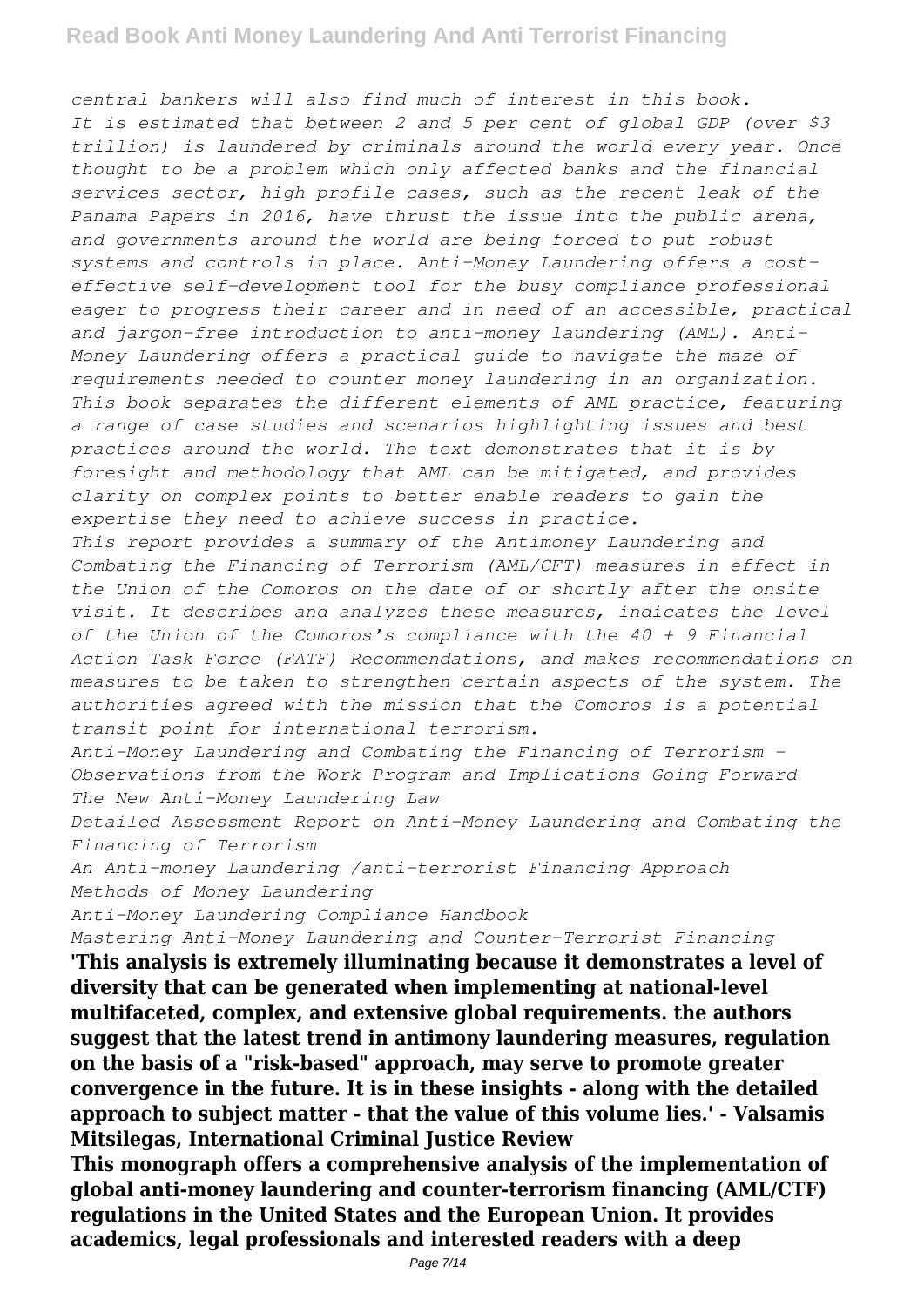**understanding of the developments of the AML/CTF legal framework and guides them into the dimension of its most difficult relation with international and European human rights law. The implementation of global anti-money laundering regulations in the United Stated and the European Union has essentially led to the suspension of laws governing privacy and bank secrecy. Banks and other financial institutions now operate as an extension of law enforcement. The current Anti-Money Laundering regime jeopardises the fundamental achievements of the constitutional state. The increasing centralisation and cooperation of the competent authorities in the exchange of personal data information creates a security architecture that leads to a considerable risk of freedom restriction. In particular, the extension of the authorities' power of intervention granting them access to citizens ́ personal data without the need for initial suspicion underlines that a substantial part of the constitutional state is at risk. Furthermore, banks appear to use these policies as an instrument to clear legitimate but less profitable customers, in particular those with a migration background. Consequently, the implementation of the AML/CTF legal framework appears to follow a discriminatory path and clearly discloses incompatibility features with respect to the European Convention on Human Rights and Article 21 of the Charter of Fundamental Human Rights of the European Union. This monograph further explores factors contributing to the inefficiency of AML/CTF regulatory and legislative measures. Such factors are identified in inconsistent rules, which make the cooperation among national investigative authorities within the EU and at an international level more challenging. As a result, this work acknowledges regulatory and legislative harmonisation with respect to AML/CTF regimes as a central tool to successfully improve the effectiveness of AML/CTF regimes, while preserving the individual right to privacy, due process and civil rights. This report provides a summary of the anti-money laundering/combating the financing of terrorism (AML/CFT) measures in place in the People's Republic of China (China)1 as at the date of the onsite visit (July 9–27, 2018). It analyzes the level of compliance with the Financial Action Task Force (FATF) 40 Recommendations and the level of effectiveness of China's AML/CFT system and provides recommendations on how the system could be strengthened. China has undertaken a number of initiatives since 2002 that have contributed positively to its understanding of ML/TF risk, although some important gaps remain. Its framework for domestic AML/CFT cooperation and coordination is well established. "Publication stock no. TIM168550"--Verso of title page.**

**Anti-Money Laundering Regulation and Compliance**

**Anti-money Laundering and Counter-terrorism Financing Law and Policy Liechtenstein**

**A compliance guide for practitioners**

**A Systems Theory and Risk-based Approach**

**A Compliance Guide for Practitioners**

**Self-Protecting Theory and Money Laundering Reporting Officers**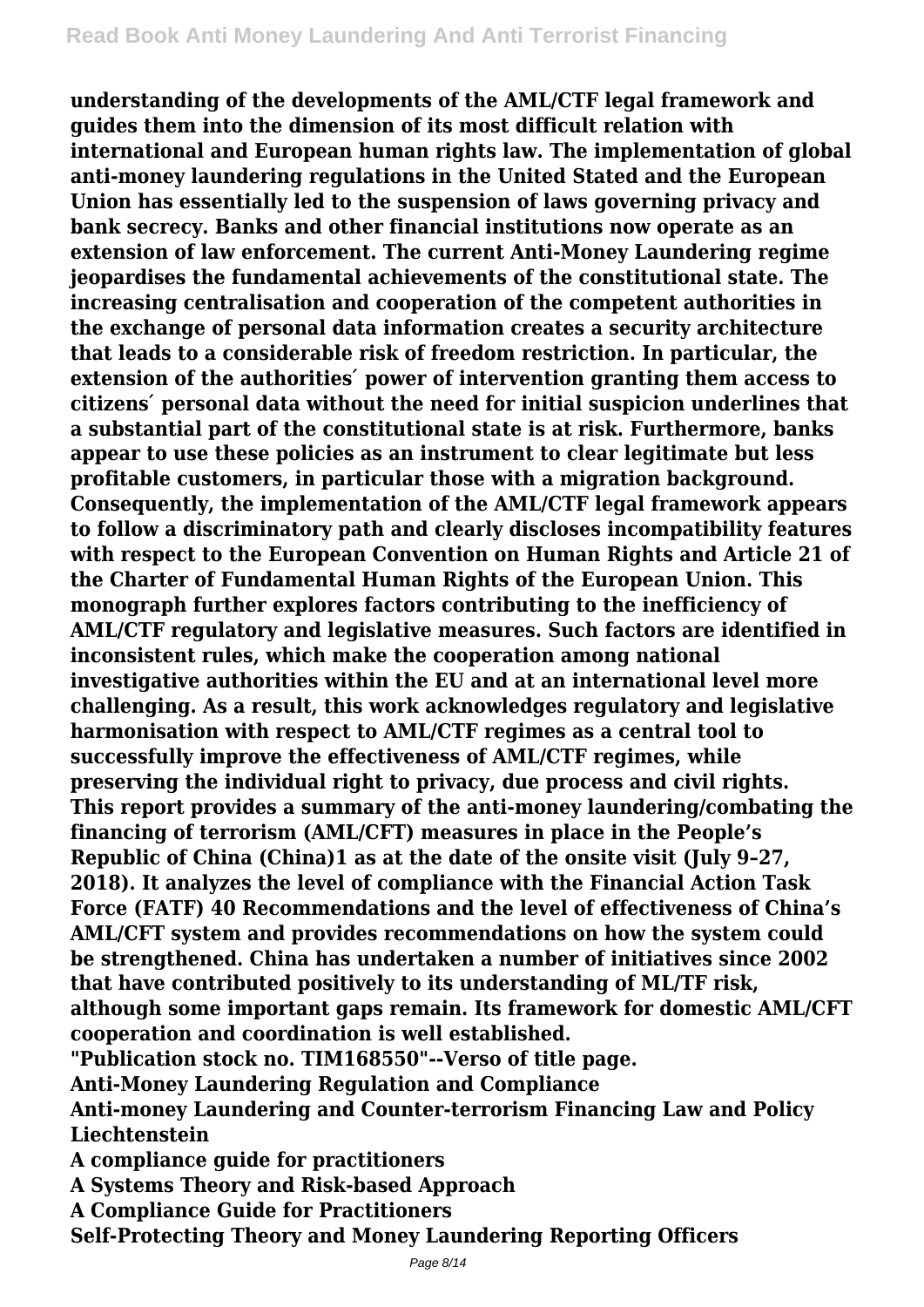*This book provides a detailed examination of anti-money laundering policies and legislative frameworks in a number of jurisdictions and considers how successful these jurisdictions have been in implementing international measures to combat money laundering. Looking at the instruments and proposals put in place by a number of institutions including the United Nations (UN), the Financial Action Task Force (FATF) and the European Union, the book begins by reclassifying and expanding the traditional global anti-laundering policy to include aspects such as having a national money laundering strategy in place, the implementation of international instruments and the role of government and regulatory agencies. Ryder then offers a comparative analytical review of the anti-money laundering policies adopted in the United States of America, Canada, the United Kingdom and Australia and considers to what extent they have followed and implemented the identified global anti-money laundering policy. Money Laundering – An Endless Cycle? will be of particular interest to academics and students in the fields of Law, Finance, Banking and Criminology. Der Band befasst sich mit der schrittweisen Erosion von Bürger- und Menschenrechten bei der Bekämpfung von Geldwäsche, Terrorismusfinanzierung und Steuerhinterziehung. Durch die Verknüpfung von Geldwäsche- und Terrorismusbekämpfung wurde der Rahmen behördlicher Eingriffsrechte systematisch erweitert. Dadurch ist Geldwäschegesetzgebung letztlich zu einem repressiven Präventionssystem der Strafverfolgung geworden, das das Prinzip der Verhältnismäßigkeit*

*verletzt, die Wahrung bürgerlicher Rechte außer Kraft setzt und Bürger ohne hinreichende Gründe unter Verdacht stellt. In dieser Monografie werden Ansätze einer Geldwäschebekämpfung entwickelt, die sowohl effizient ist als auch Menschen- und Bürgerrechte wahrt. Der Autor widmet sich zudem anhand einer vergleichenden Analyse unterschiedlicher Geldwäschetypologien dem symbiotischen Zusammenhang zwischen Geldwäsche und politischer Korruption in den USA, der EU, Lateinamerika, Afrika und Südostasien.*

*Anti-Money Laundering is the definitive reference on money laundering and practice. First an outline will be given of the general approach taken by supra-national organisations like the United Nations and the European Council. Next the approach taken by international organisations and initiatives on the basis of the supra-national initiatives will be outlined by senior members of those organisations. A number of countries will then describe their specific prevention legislation. Countries involved will all be member-countries of the FATF (Financial Action Task Force on Money Laundering). Finally there will be an overview to enable the reader to make a comparison between the most important topics of money laundering legislation and rules in the different countries.*

*This book provides practical recommendations on how to improve the effectiveness and efficiency of AML compliance by introducing the theory, framework and approach for dealing with the concerns of Money Laundering Reporting Officers (MLROs) within the UK banking industry.*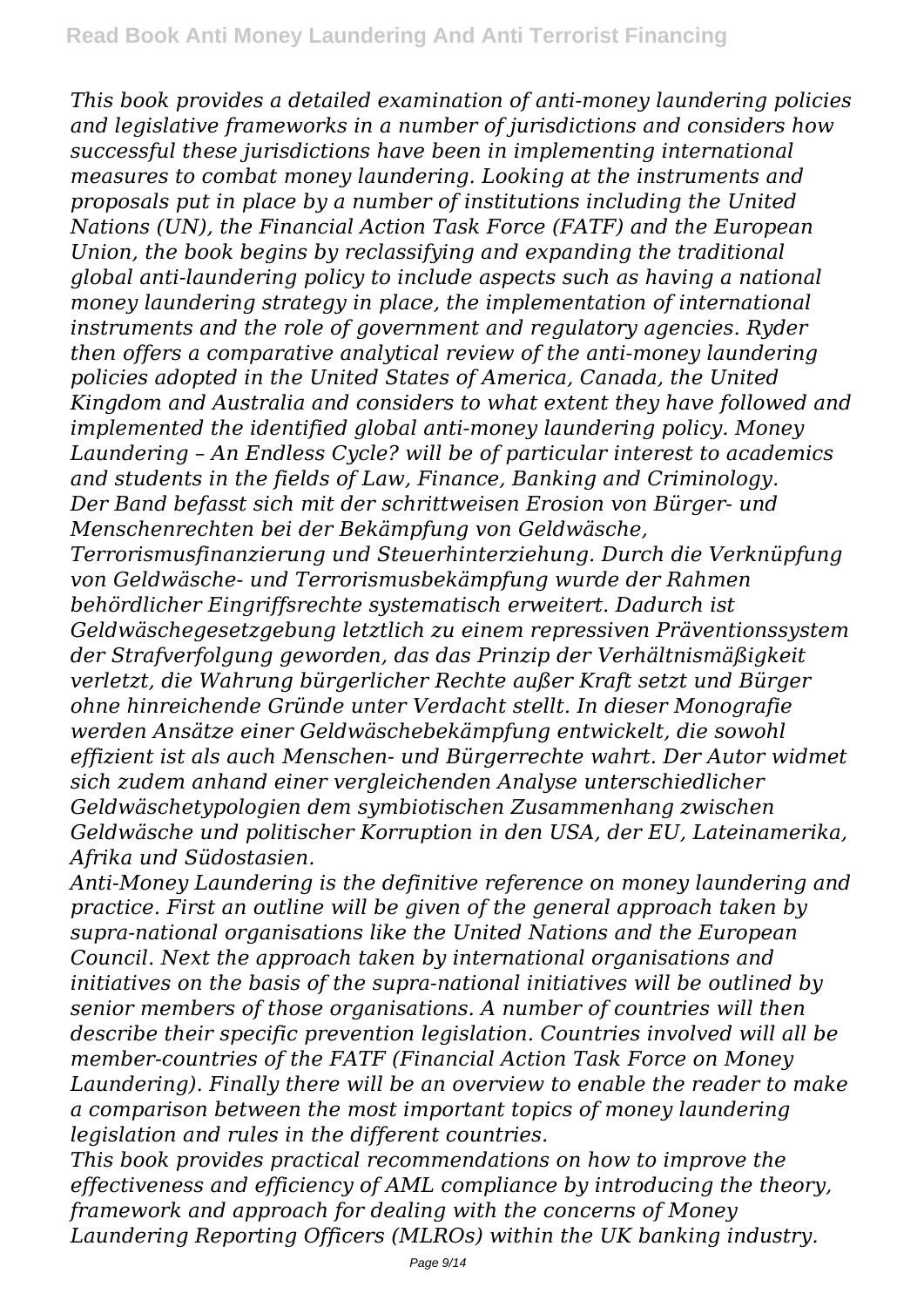*Accordingly, Bello focusses on providing a theoretical explanation of compliance behaviour which is inadequately covered. Although the research is centred on MLROs within the UK banking industry, the selfprotecting theory discovered from the research has general application to other compliance officers within and outside the UK. It is also applicable to regulatory environments in other economic sectors. The choice of MLROs and the UK as the focus of the study was because these individuals are arguably the most important stakeholders in AML and the UK is one of the largest financial centres in the world that provides opportunity for money laundering activities. A methodological and detailed study, this book will be of particular interest to practitioners and the regulatory authorities, as well as scholars of criminology and finance.*

*The Incompatibility of Global Anti-Money Laundering Regimes with Human and Civil Rights*

*Practical Hands-On Guide for AML Compliance Professionals Handbook of Anti-Money Laundering*

*Anti-Money Laundering Transaction Monitoring*

*A Concise Guide to Anti-Money Laundering and Countering the Financing*

*of Terrorism (Aml/cft) for Those Working in the UK Banking Sector*

*A Practical Hands-On Guide for Compliance Professionals*

*A Comparative Guide to Anti-money Laundering*

This paper provides a summary of the IMF and the World Bank work program money laundering and combating the financing of terrorism following the Bank Boards' decisions in March 2004 to endorse the revised FATF standa version) and methodology for the purposes of preparing ROSCs and to e areas of Bank/Fund responsibility to cover the revised FATF standard compre It draws lessons on what has worked well and the challenges and discusses program going forwa

Money laundering has been described by many as the lifeblood of crime and threat to the economic and social well-being of societies. In recent years a countries have implemented laws to fight against money laundering and Mala exception. The Malaysian Anti Money Laundering Act (AMLA) was passed in came into force in January 2002. It was amended in 2003 to include measures against terrorism financing. Following the amendment, AMLA was renamed A Laundering and Anti-Terrorism Financing Act 2001 (AMLATFA). AMLATFA criminalizes money laundering and terrorism financing, but also imposes obligations on reporting institutions. It includes measures for the invest money laundering and terrorism financing offences and the freezing, se forfeiture of criminal proceeds. Banks as the main reporting entities have brunt of the measures introduced by AMLATFA. Despites its introduction in 2 academic research has been carried out on how the legislation impacts or Malaysia. This study attempts to address that need. It will analyse how the provisions of AMLATFA affect banks, their operations and relationships with such as customers and other stakeholders. This study is divided into seven The first chapter gives an overview of money laundering. The second chapter various international initiatives to combat money laundering. Chapter three the anti-money laundering laws of Malaysia with much of the emphasis on the provisions of AMLATFA. Chapter four examines how the law impacts on the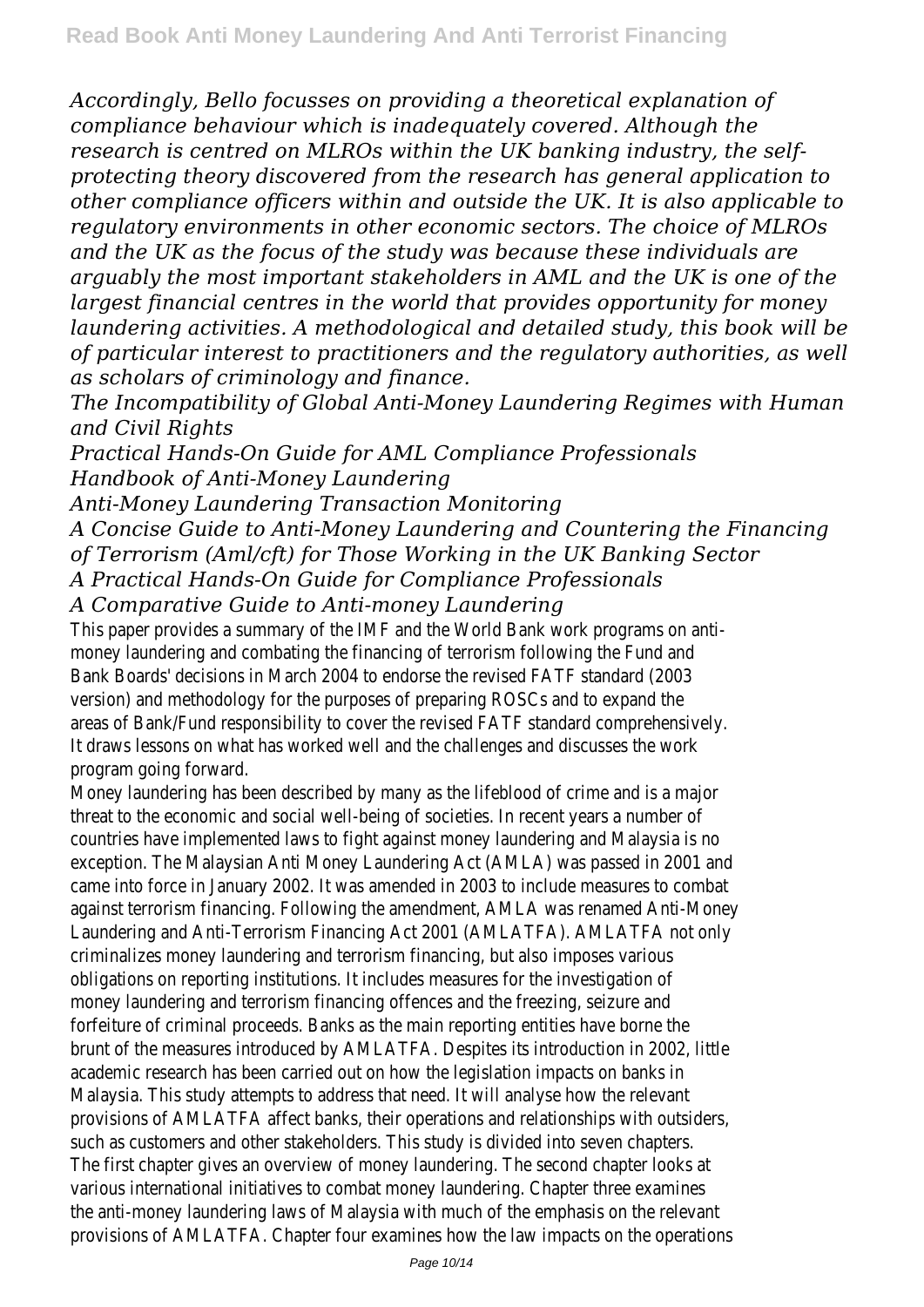of banks. Chapters five focuses on the anti-money laundering measure Malaysian offshore financial centre. Chapter six looks at how the law impact banks relationship with outsiders. Chapter seven provides a survey of Australian antimoney laundering laws as a basis for comparison. ii This study draws a r broad conclusions: First, AMLATFA, by comparison with similar laws in other is comprehensive and up-to-date, but the regulatory authorities need to pro guidelines to facilitate compliance; Secondly, the legislation imposes a s burden on banks and yet there is no way of gauging its effectiveness in the any reliable statistics; Thirdly, the legislation has not only altered the way banks with their customers and other banks, but also poses significant legal risk compliant banks; Finally, getting the right balance between the need to come laundering and the interests of bank is a difficult ex

Handbook of Anti-Money LaunderingJohn Wiley &

Official government policies against money laundering in the EU have been in roughly 25 years, after much concerted effort and a great deal of time and invested. This volume examines the anti-money laundering policy of the EU States in connection to the threat of money laundering they face. During a study the authors analysed the policies in-depth by travelling to 27 Member interview over a hundred people involved in the fight against money laund analysis includes an inquiry into the national supervisory architectures, a comparison of the definitions of money laundering used in practice, a breakdown of t Financial Intelligence Units and a cost - benefit analysis of anti-money la policy.

Reference Guide to Anti-money Laundering and Combating the Financing of Anti-Money Laundering and Combating the Financing of Terrorism-Techr **Kuwai** 

Handbook on Anti-Money Laundering and Combating the Financing of Terrorism Nonbank Financial Institutio

Technology and Anti-money Launder

Countering the Financing of Terro

The Economic and Legal Effectiveness of the European Union's Anti-money L **Policy** 

This book offers best practice advice on how to meet anti-money laundering (AML) regulations and will help you put together an effective framework to meet your legal obligations. It includes a comprehensive selection of example documents, checklists and an unrivalled collection of training materials.

A detailed assessment report on Anti-Money Laundering and Combating the Financing of Terrorism for Mauritius is discussed. Mauritius is well placed to capitalize on its national strategy to diversify its economy into global financial services by taking advantage of its linkages with both African and long-standing arrangements with the larger Asian economies. Additionally, Mauritius intends to offer new products in Islamic financial services and wealth management. The investigative and prosecutorial authorities have the necessary powers to execute their respective functions. Groups committing acts of terrorism have adapted their means of financing to elude detection since the 9/11 attacks in the United States. Surveying the global community's multi-year effort to cut off terrorist funding, this volume offers a much-needed analysis of a complex, widely discussed, yet poorly understood subject. While books on terrorism have touched upon the topic, this is the first comprehensive, balanced, and scholarly overview of terrorist financing, its methods, and efforts to counter it. Bringing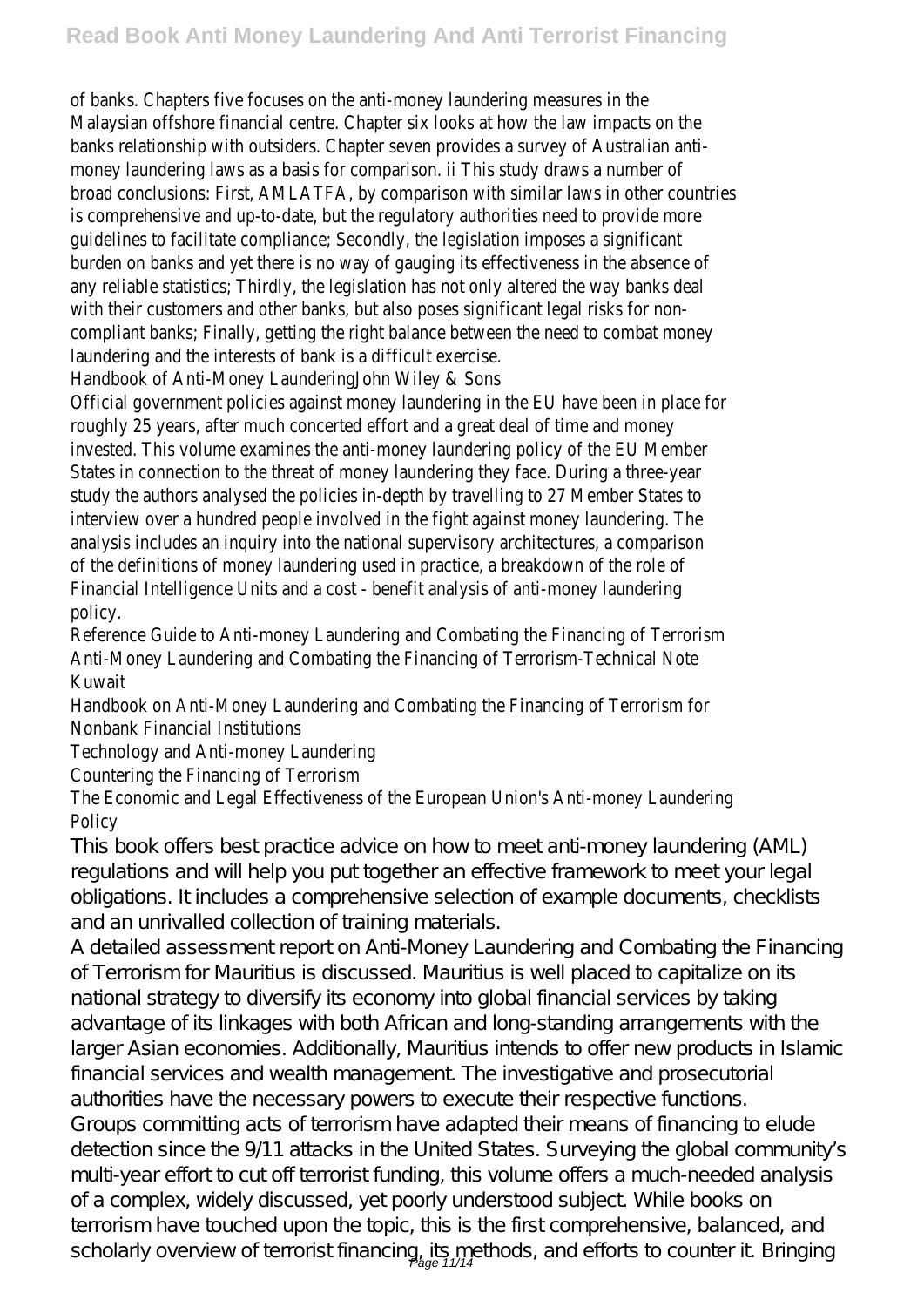together leading analysts of terrorism, international relations, global finance, law, and criminology, Countering the Financing of Terrorism provides a critical assessment of the international effort to restrict terrorist financing. It evaluates the costs and benefits and offers recommendations for more effective policies for the future.

This second edition of the Reference Guide is a comprehensive source of practical information on how countries can fight money laundering and terrorist financing. Aimed at helping countries understand the new international standards, it discusses the problems caused by these crimes, the specific actions countries need to take to address them, and the role international organizations play in the process. The Reference Guide is a valuable tool for establishing effective regimes to successfully prevent, detect, and prosecute money laundering and terrorist financing.

Key Problems and Practice Areas

Money Laundering – An Endless Cycle?

People's Republic of China

Anti-Money Laundering State Mechanisms

International Experiences, Current Issues and Future Challenges

Union of the Comoros

EXAM REVIEW QUESTIONS FOR ACAMS Exam Prep Updated 2020

*How exactly is money laundered? The answer to this question is not well understood – and for this very reason, costly prevention measures remain ineffective. This much-needed book provides the first in-depth explanation of the methods used by intelligent criminals to amass wealth from large-scale trafficking in drugs, arms, and human beings, as well as from less odious crimes. The author shows clearly not only why existing approaches to combat money laundering are bound to fail but also how money launderers easily circumvent such measures. Based on qualitative interviews with both alleged criminals and prevention experts, detailed illustrations of concrete steps taken by intelligent and specialized perpetrators of money laundering allow practitioners to anticipate and effectively combat this type of crime. The author fully documents such aspects of money launderers' behaviour as the following: resources required; dealing with detection risks; and international mobility. A central chapter covers in depth the various markets, institutions, and facilities that are particularly favourable to money laundering, and original insights accompany the presented findings with relevant quotations from the interviewees. The author offers tailored recommendations for different professional groups, including bankers, prosecutors, defence lawyers, and judges. In its critical questioning of the logic behind anti-money laundering regulations and their costly implementation, the book demonstrates that either the existing measures of prevention are drastically tightened and extended to almost all branches of the economy or the financial sector is relieved of the burden it bears and alternative ways of fighting this type of crime are sought instead. It will prove enormously valuable to understanding and investigating white-collar and financial crime, and be welcomed by practitioners and professionals in financial markets, banking, criminal lawyers, and compliance experts, as well as academia.*

*The Certified Anti-Money Laundering Specialist (CAMS) credential is the gold standard in AML certifications and recognized internationally by financial institutions, governments and regulators as a serious commitment to protecting the financial system against money laundering. Here we've brought best Exam practice questions for you so that you can prepare well for this exam. Unlike other online simulation practice tests, you get an Ebook/Paperback version that is easy to read & remember these questions. You can simply rely on these questions for successfully certifying this exam.*

*Money laundering is a global issue and there is evidence that the services provided by the legal*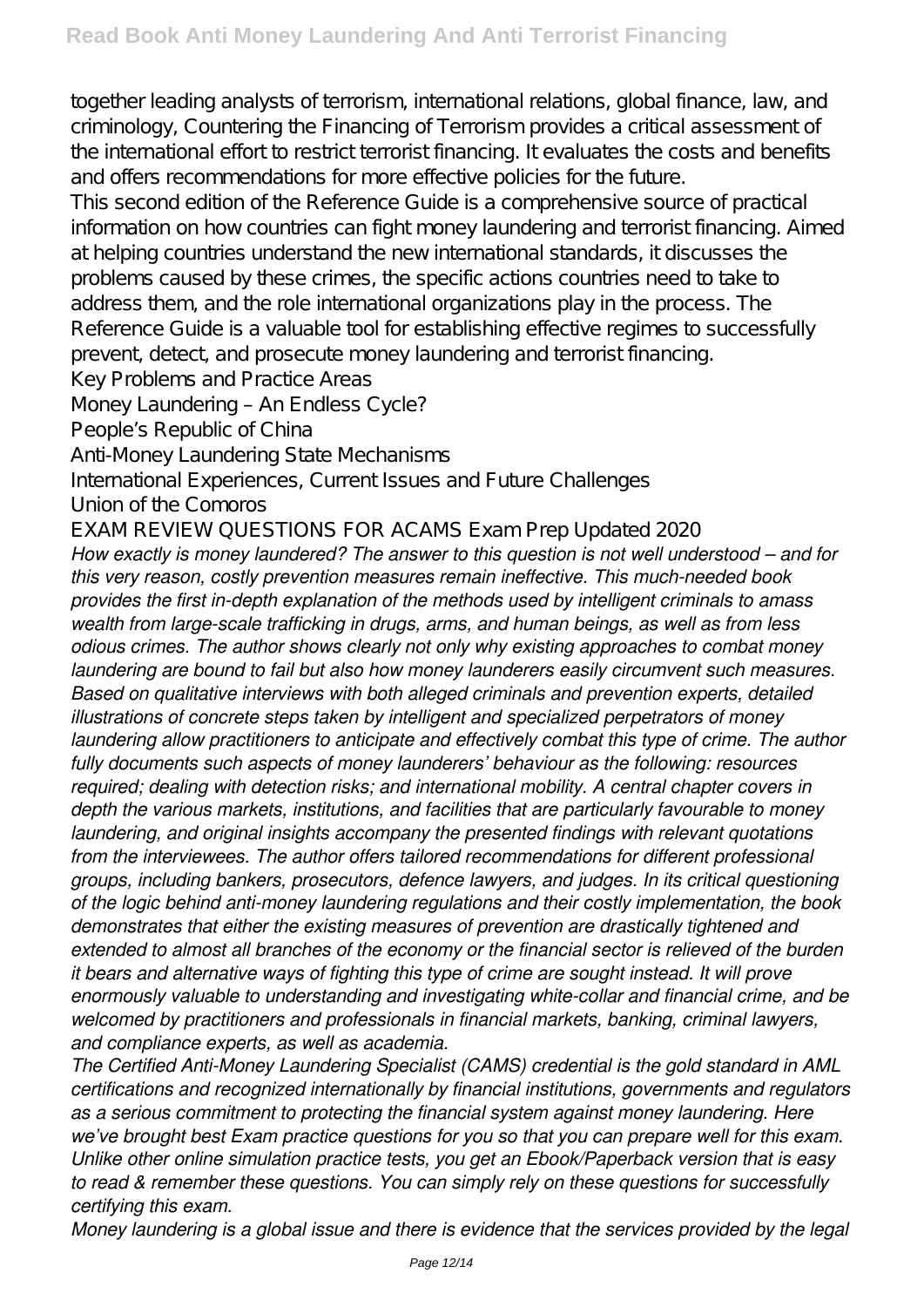*profession may be misused to launder the proceeds of crime. This book explores the experiences of professionals within Top 50 law firms when seeking to comply with the UK's antimoney laundering (AML) regime. The book draws upon empirical evidence from 40 in-depth interviews with solicitors and compliance personnel from 20 Top 50 law firms. Access to this section of the legal profession is challenging in the context of academic research, and the research provides an account, seldom heard in academic literature, directly from practitioners. The book uses these research findings to explore and discuss the AML compliance issues faced by this section of the profession. It highlights the challenges presented by the legislative architecture of the Proceeds of Crime Act 2002, and considers compliance issues relating to customer due diligence, AML training, the client account and the suspicious activity reporting regime. It also considers participants' perceptions of the regime, their role within it, and their own assessment of money laundering risk. It concludes by using this evidence to recommend amendments to current AML policy and legislation. This book will be of interest to students and researchers studying Financial Crime Law, Business and Company Law, and White Collar Crime, as well as policy makers in the areas of money laundering, compliance, and corruption. Effectively implement comprehensive anti-money laundering regulations Handbook of Anti-Money Laundering details the most up-to-date regulations and provides practical guidance toward implementation. While most books focus on the regulations themselves, this useful guide goes further by explaining their meaning to bank operations, and how the rules apply to real-life scenarios. The international perspective provides a broader understanding of the anti-money laundering controls that are in place worldwide, with certain country-specific details discussed indepth. Coverage includes the Wolfsberg Principles, Financial Action Task Force guidance, the U.S. Patriot Act, and the latest from both the EU and Bank for International Settlements. The IMF estimates that two to five per cent of the global GDP – \$590 billion to \$1.5 trillion – is laundered every year. Globally, banks and other financial institutions have been required to put in place specific arrangements to prevent and detect money laundering and the criminal activity that underlies it. This book provides the latest regulations and guidance toward application. Understand what money laundering regulations mean in practice Reference international and country-specific rules and regulations Get up to speed on the most current regulations and practices Implement the most effective anti-money laundering measures In response to the increased monitoring and regulation, money launderers have become more sophisticated at disguising the source of their funds. Financial institutions' employees must be ever more aware of what they're facing, and how to deal with it, making actionable guidance a critical companion to any regulatory information. For financial institutions seeking more thorough understanding and practical advice, the Handbook of Anti-Money Laundering is a comprehensive guide. Improving Anti-Money Laundering Compliance*

*First Perspectives on the 4th European Union Directive*

*The Anti Money Laundering Complex and the Compliance Industry*

*A Comparative Analysis of the Anti-Money Laundering Policies in the United States of America, the United Kingdom, Australia and Canada*

*Principles of Compliance Integrity*

*Anti-Money Laundering: What You Need to Know UK Banking Edition Mauritius*

This book introduces and contextualizes the revised and strengthened legislation on the laundering of criminal funds mandated by the European Union on the 20th May 2015. The authors provide fresh and new insight into the EUIs fourth directive 2015/849, with a specific focus on topics such as: beneficial ownership and effective transparency, the risk-based approach, the issue of supervision of payment institutions that operate across borders by agents, the new method of risk assessment, tax crimes inclusion in Dcriminal activityD definition, and the effects of new rules on the gambling sector. The authors present the new laws in the